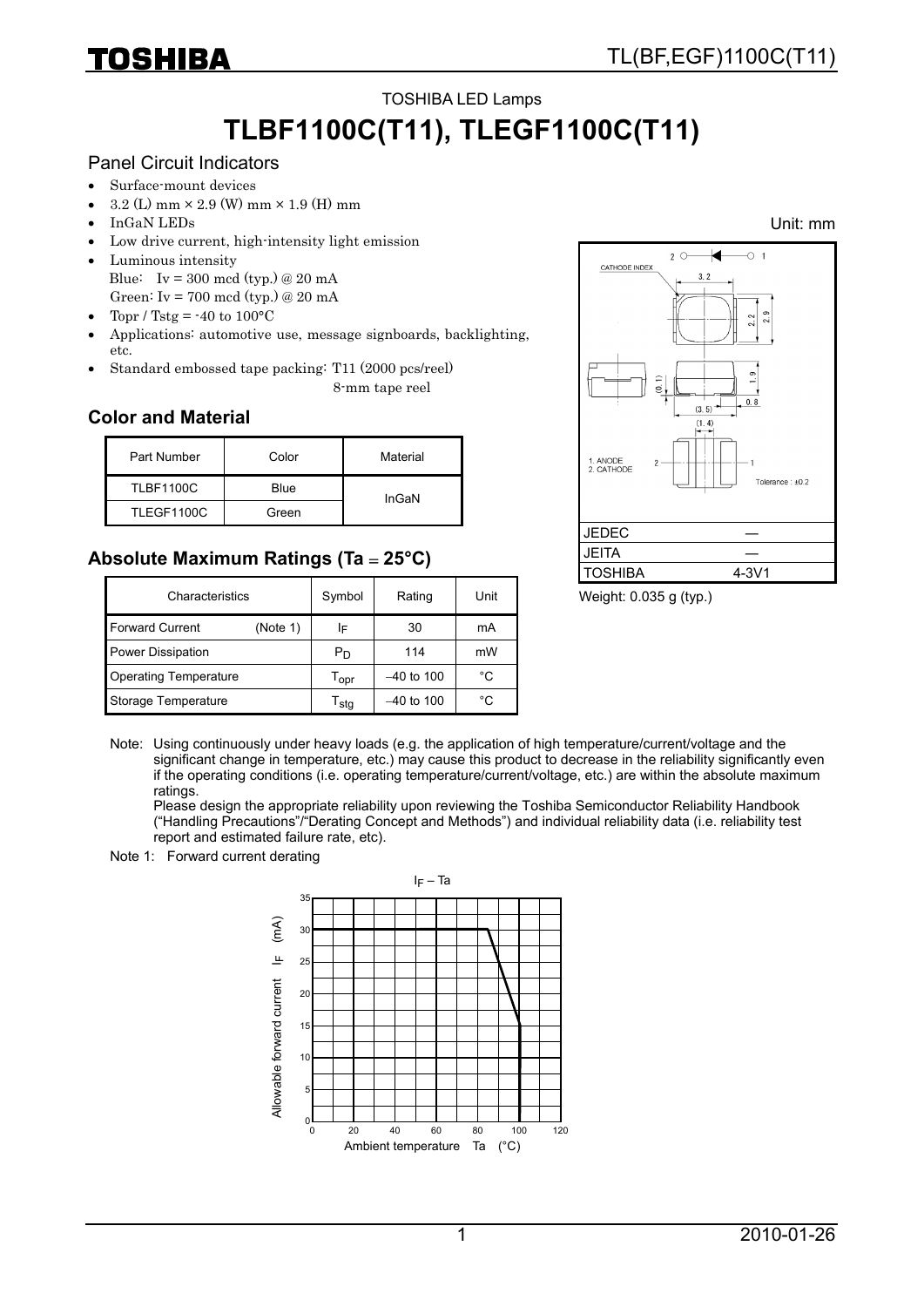## **Electrical Characteristics (Ta** = **25°C)**

| Characteristics        | Symbol | Test condition | Min | Typ. | Max | Unit |
|------------------------|--------|----------------|-----|------|-----|------|
| Forward Voltage        | Vс     | $I_F = 20$ mA  | 2.6 | 3.2  | 3.8 |      |
| <b>Reverse Current</b> | ΙR     | $V_R = 5 V$    |     | __   | 10  | uА   |

### **Optical Characteristics–1 (Ta** = **25°C)**

| Part Number      |     |      | Luminous Intensity $I_V$ | Available Iv rank |                     |
|------------------|-----|------|--------------------------|-------------------|---------------------|
|                  | Min | Typ. | Max                      | ΙF                | Please see Note 2   |
| <b>TLBF1100C</b> | 200 | 300  | 500                      | 20                | SA2 / TA1 / TA2     |
| TLEGF1100C       | 400 | 700  | 1250                     |                   | UA1 / UA2 / VA1/VA2 |
| Unit             | mcd |      |                          | mA                |                     |

Note 2: The specification as following table is used for Iv classification of LEDs in Toshiba facility. Each reel includes the same rank LEDs. Let the delivery ratio of each rank be unquestioned.

| lv rank         |      |      |  |  |  |  |
|-----------------|------|------|--|--|--|--|
| Rank symbol     | Min  | Max  |  |  |  |  |
| SA <sub>2</sub> | 200  | 320  |  |  |  |  |
| TA <sub>1</sub> | 250  | 400  |  |  |  |  |
| TA <sub>2</sub> | 320  | 500  |  |  |  |  |
| UA1             | 400  | 630  |  |  |  |  |
| UA2             | 500  | 800  |  |  |  |  |
| VA <sub>1</sub> | 630  | 1000 |  |  |  |  |
| VA <sub>2</sub> | 800  | 1250 |  |  |  |  |
| WA1             | 1000 | 1600 |  |  |  |  |
| Unit            | mcd  | Mcd  |  |  |  |  |

## **Optical Characteristics–2 (Ta** = **25°C)**

|                  |                                           | <b>Emission Spectrum</b> |     |                                    |     |      |     |    |
|------------------|-------------------------------------------|--------------------------|-----|------------------------------------|-----|------|-----|----|
| Part Number      | Peak Emission<br>Wavelength $\lambda_{p}$ |                          | Δλ  | Dominant Wavelength λ <sub>d</sub> |     | ΙF   |     |    |
|                  | Min                                       | Typ.                     | Max | Typ.                               | Min | Typ. | Max |    |
| <b>TLBF1100C</b> |                                           | 468                      |     | 25                                 | 463 | 470  | 477 | 20 |
| TLEGF1100C       |                                           | 518                      |     | 35                                 | 518 | 528  | 538 |    |
| Unit             | nm                                        |                          | nm  |                                    | nm  |      | mA  |    |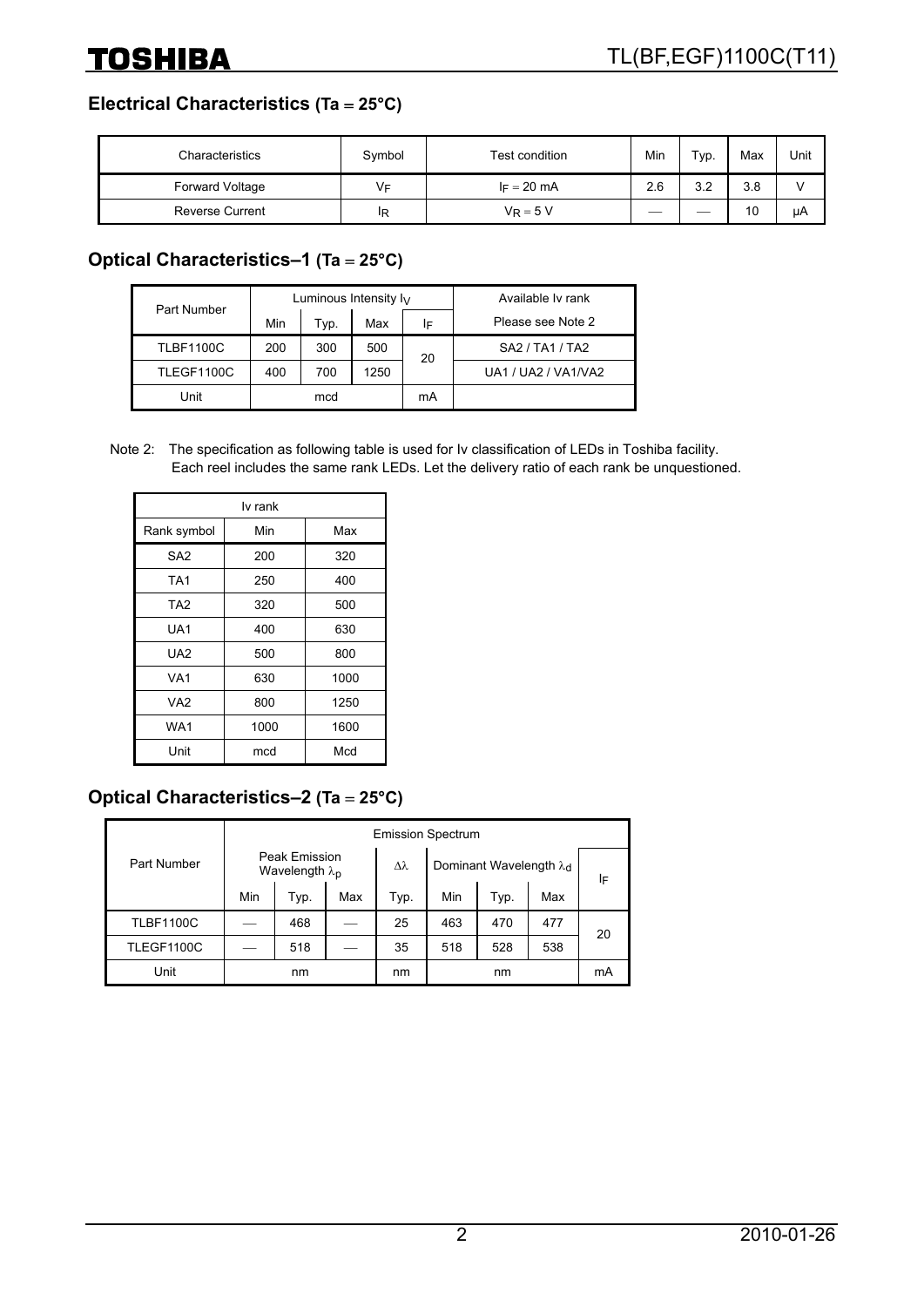### **The cautions**

ESD withstand voltage according to MIL STD 883D, Method 3015.7 : ≥1000V

When handling this LED, take the following measures to prevent the LED from being damaged or otherwise adversely affected.

- 1) Use a conductive tablemat and conductive floor mat, and ground the workbench and floor.
- 2) Operators handling laser diodes must be grounded via a high resistance (about 1MΩ). A conductive strap is good for this purpose.
- 3) Ground all tools including soldering irons.

This product is designed as a general display light source usage, and it has applied the measurement standard that matched with the sensitivity of human's eyes. Therefore, it is not intended for usage of functional application (ex. Light source for sensor, optical communication and etc) except general display light source.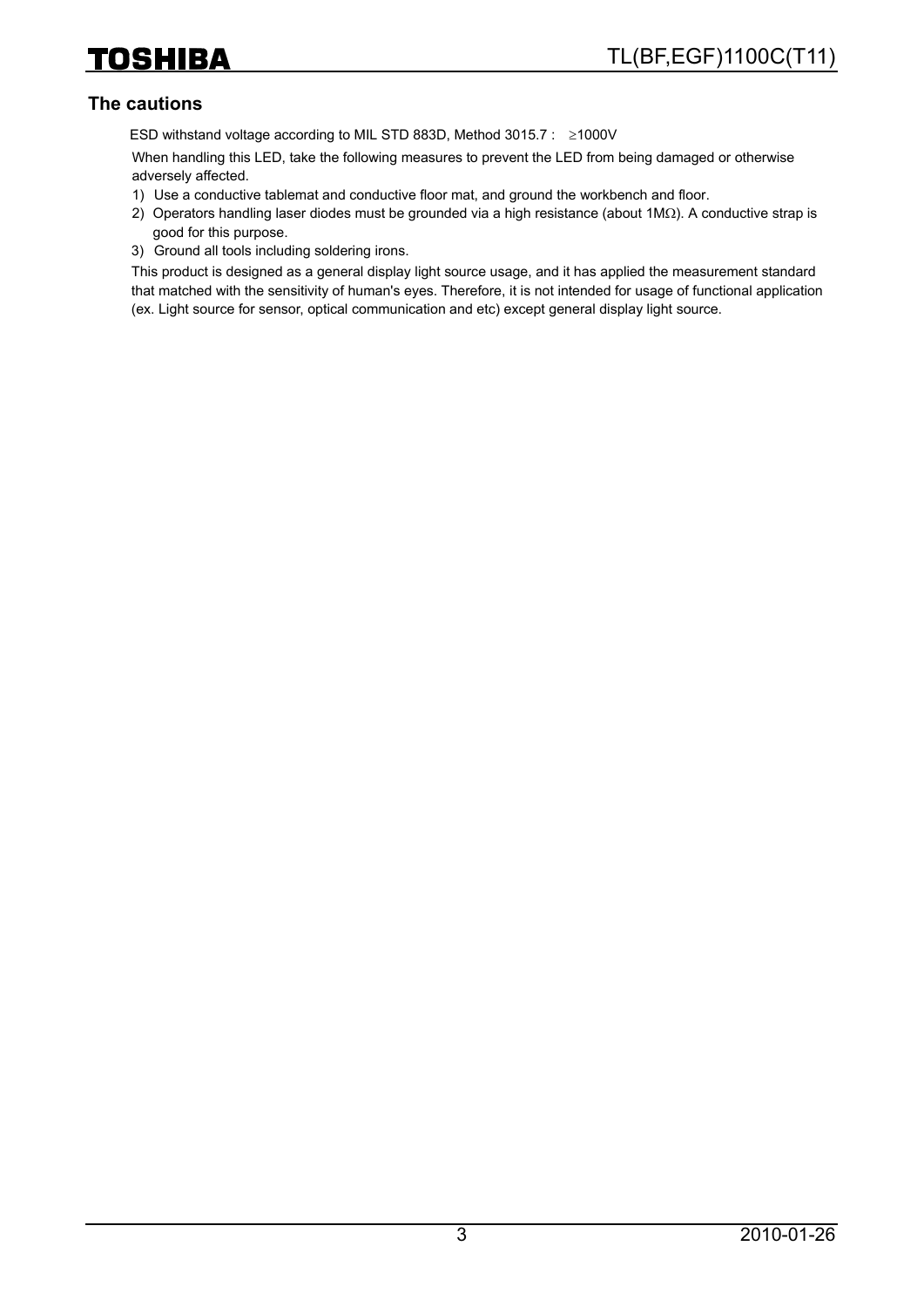### **TLBF1100C**





Relative  $I_V$  – Tc (typ.)



Wavelength characteristic (typ.)



Ta =  $25^{\circ}$ C Radiation pattern (typ.)

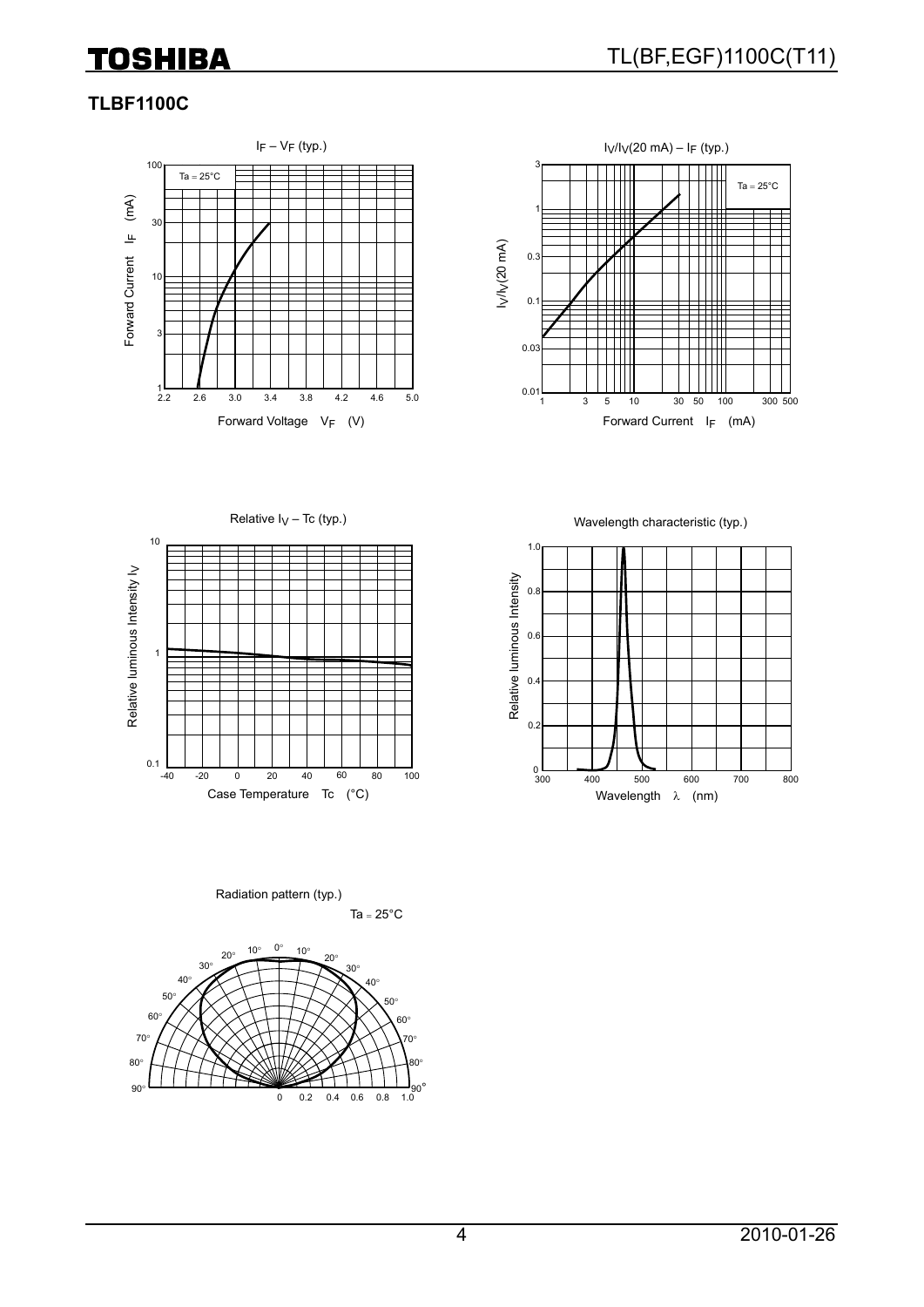### **TLEGF1100C**





Wavelength characteristic (typ.)





 $Ta = 25^{\circ}C$ 30° 0° 60°  $7.8$ 30° 60°  $0 \t 0.2 \t 0.4 \t 0.6 \t 0.8$ 80° 70° 50° 40°  $10^\circ$  20 70° 50° 40° <sup>20</sup>° <sup>10</sup>° Radiation pattern (typ.)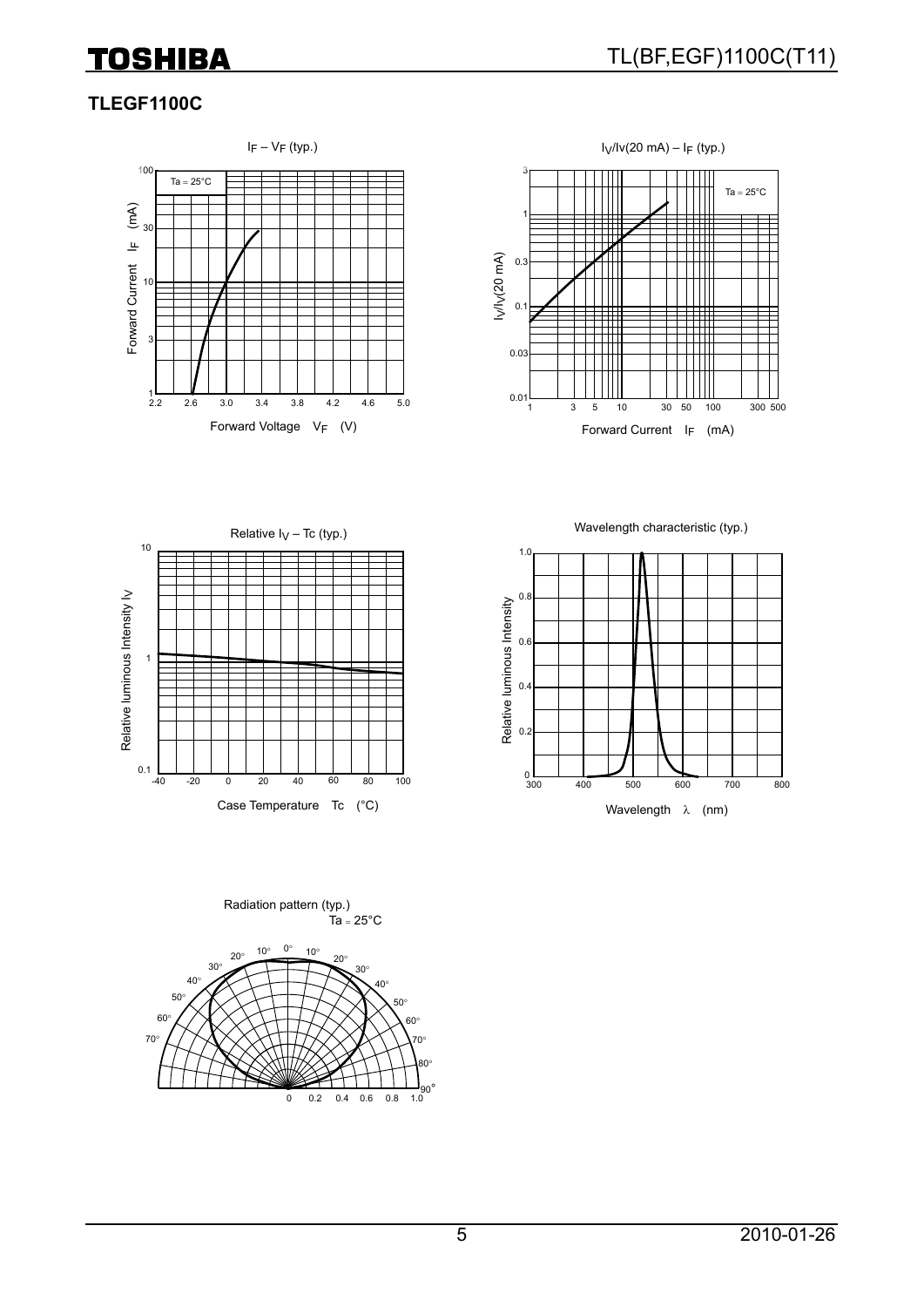## 21 I E 7 A

## **Packaging**

These LED devices are packed in an aluminum envelope with a silica gel and a moisture indicator to avoid moisture absorption. The optical characteristics of the devices may be affected by exposure to moisture in the air before soldering and they should therefore be stored under the following conditions:

- 1. This moisture proof bag may be stored unopened within 12 months at the following conditions. Temperature: 5°C to 30°C Humidity: 90% (max)
- 2. After opening the moisture proof bag, the devices should be assembled within 4weeks in an environment of 5°C to 30°C/60% RH or below.
- 3. If upon opening, the moisture indicator card shows humidity 30% or above (Color of indication changes to pink) or the expiration date has passed, the devices should be baked in taping with reel. After baking, use the baked devices within 72 hours, but perform baking only once. Baking conditions: 60±5°C, for 24 to 48 hours.
- Expiration date: 12 months from sealing date, which is imprinted on the same side as this label affixed. 4. Repeated baking can cause the peeling strength of the taping to change, then leads to trouble in mounting. Furthermore, prevent the devices from being destructed against static electricity for baking of it.
- 5. If the packing material of laminate would be broken, the hermeticity would deteriorate. Therefore, do not throw or drop the packed devices.

## **Mounting Method**

### **Soldering**

• Reflow soldering (example)

Temperature profile for Pb soldering (example)

Temperature profile for Pb-free soldering (example)



- The products are evaluated using above reflow soldering conditions. No additional test is performed exceed the condition (i.e. the condition more than max (\*) values) as a evaluation. Please perform reflow soldering under the above conditions.
- Please perform the first reflow soldering with reference to the above temperature profile and within 4weeks of opening the package.
- Second reflow soldering

In case of second reflow soldering should be performed within 168 h of the first reflow under the above conditions.

Storage conditions before the second reflow soldering: 30°C, 60% RH (max)

• Make any necessary soldering corrections manually. (only once at each soldering point)

Soldering iron: 25 W Temperature : 300°C or less

Time : within 3 s

• If the product needs to be performed by other soldering method (ex. wave soldering), please contact Toshiba sales representative.

Unit: mm

#### **Recommended soldering pattern**

1.65 1.15 2.41 1.65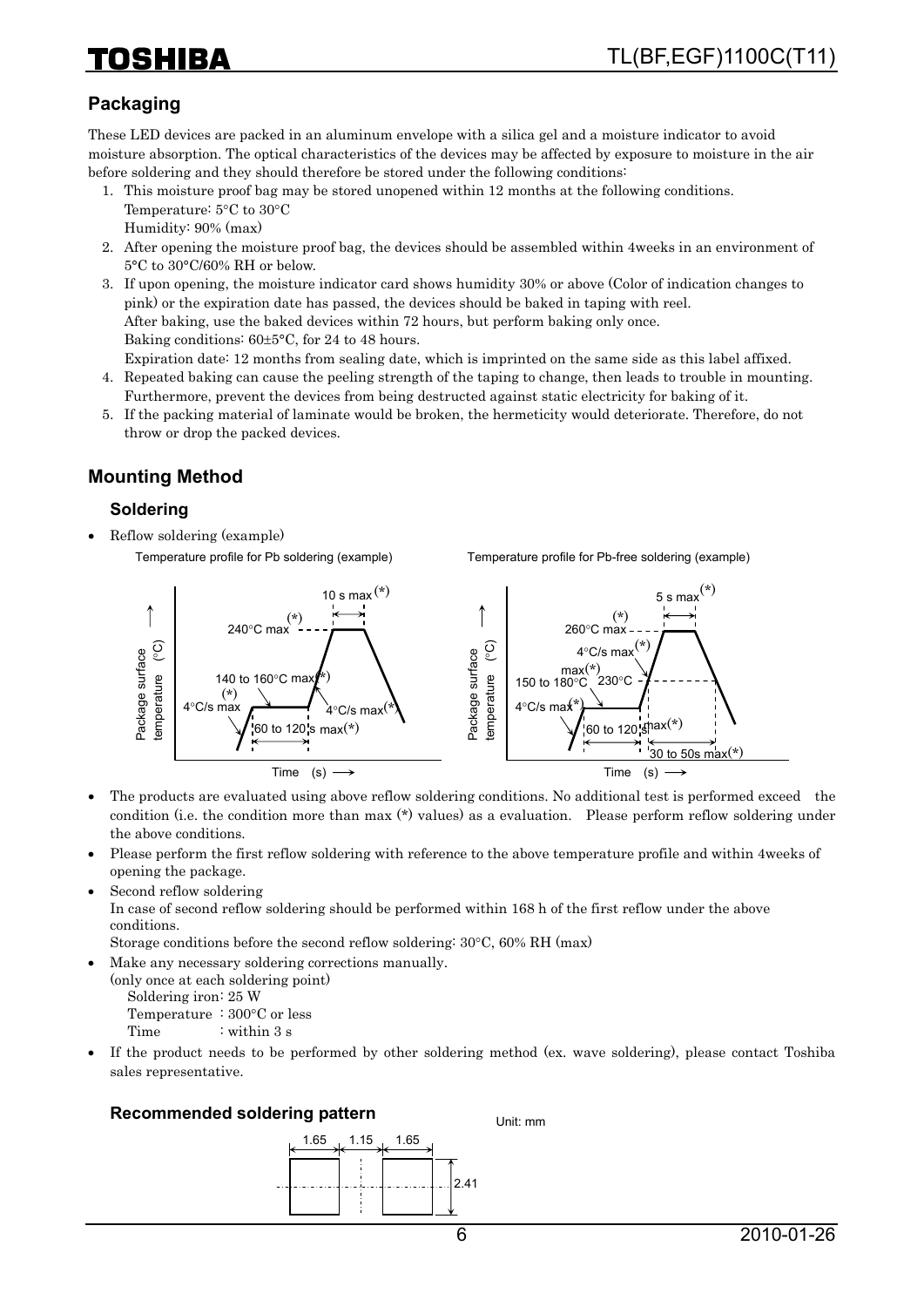

### **Cleaning**

When cleaning is required after soldering, Toshiba recommends the following cleaning solvents. It is confirmed that these solvents have no effect on semiconductor devices in our dipping test (under the recommended conditions). In selecting the one for your actual usage, please perform sufficient review on washing condition, using condition and etc.

| ASAHI CLEAN AK-225AES  | : (made by ASAHI GLASS)      |
|------------------------|------------------------------|
| KAO CLEAN THROUGH 750H | : (made by $KAO$ )           |
| PINE ALPHA ST-100S     | : (made by ARAKAWA CHEMICAL) |

### **Precautions when Mounting**

Do not apply force to the plastic part of the LED under high-temperature conditions. To avoid damaging the LED plastic, do not apply friction using a hard material. When installing the PCB in a product, ensure that the device does not come into contact with other cmponents.

### **Tape Specifications**

#### **1. Product number format**

The type of package used for shipment is denoted by a symbol suffix after the product number. The method of classification is as below. (this method, however does not apply to products whose electrical characteristics differ from standard Toshiba specifications)

- (1) Tape Type: T11 (4-mm pitch)
- (2) Example



### **2. Tape dimensions**

| Symbol | <b>Dimension</b> | Tolerance | Symbol         | <b>Dimension</b> | Tolerance |
|--------|------------------|-----------|----------------|------------------|-----------|
| D      | 1.5              | $+0.1/-0$ | P <sub>2</sub> | 2.0              | ±0.05     |
| E      | 1.75             | ±0.1      | W              | 8.0              | ±0.3      |
| $P_0$  | 4.0              | ±0.1      | P              | 4.0              | ±0.1      |
|        | 0.3              | ±0.05     | A <sub>0</sub> | 2.9              | ±0.1      |
| F      | 3.5              | ±0.05     | $B_0$          | 3.7              | ±0.1      |
| $D_1$  | 1.5              | ±0.1      | $K_0$          | 2.3              | ±0.1      |

|                |           | ◡╷╷╷. ╷╷╷╷ |
|----------------|-----------|------------|
| Symbol         | Dimension | Tolerance  |
| P <sub>2</sub> | 2.0       | $\pm 0.05$ |
| W              | 8.0       | ±0.3       |
| P              | 4.0       | ±0.1       |
| Αo             | 2.9       | ±0.1       |
| $B_0$          | 3.7       | ±0.1       |
| K٥             | 2.3       | ±0.1       |

Unit: mm

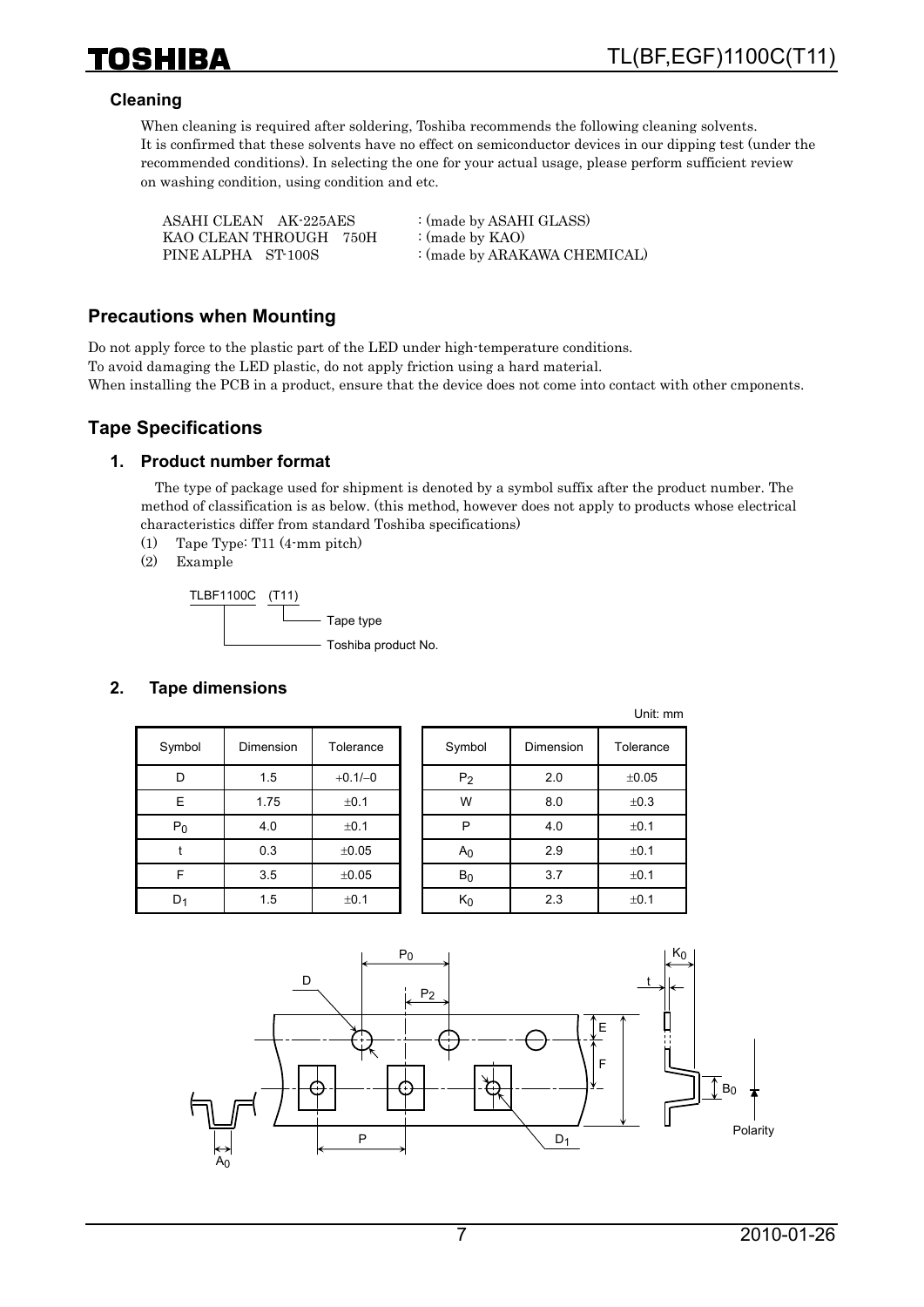### **3. Reel dimensions**

**TOSHIBA** 

Unit: mm



### **4. Leader and trailer sections of tape**



Note1: Empty trailer section Note2: Empty leader section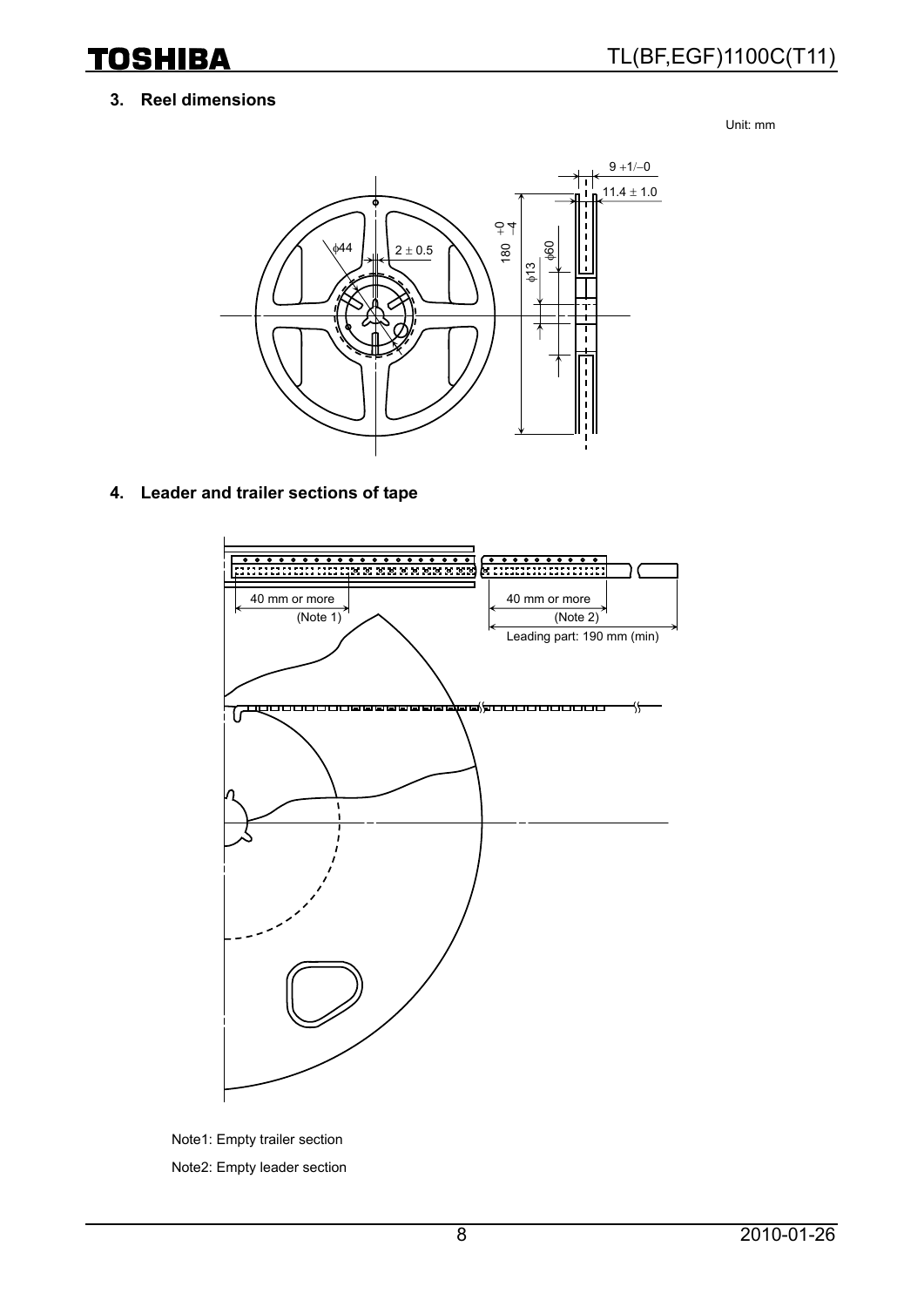

### **5. Packing display**

(1) Packing quantity

| Reel   | 2,000 pcs    |  |
|--------|--------------|--|
| Carton | $10,000$ pcs |  |

(2) Packing form: Each reel is sealed in an aluminum pack with silica gel.

### **6. Label format**

(1) Example: TLBF1100C (T11)



(2) Label location



• The aluminum package in which the reel is supplied also has the label attached to center of one side.